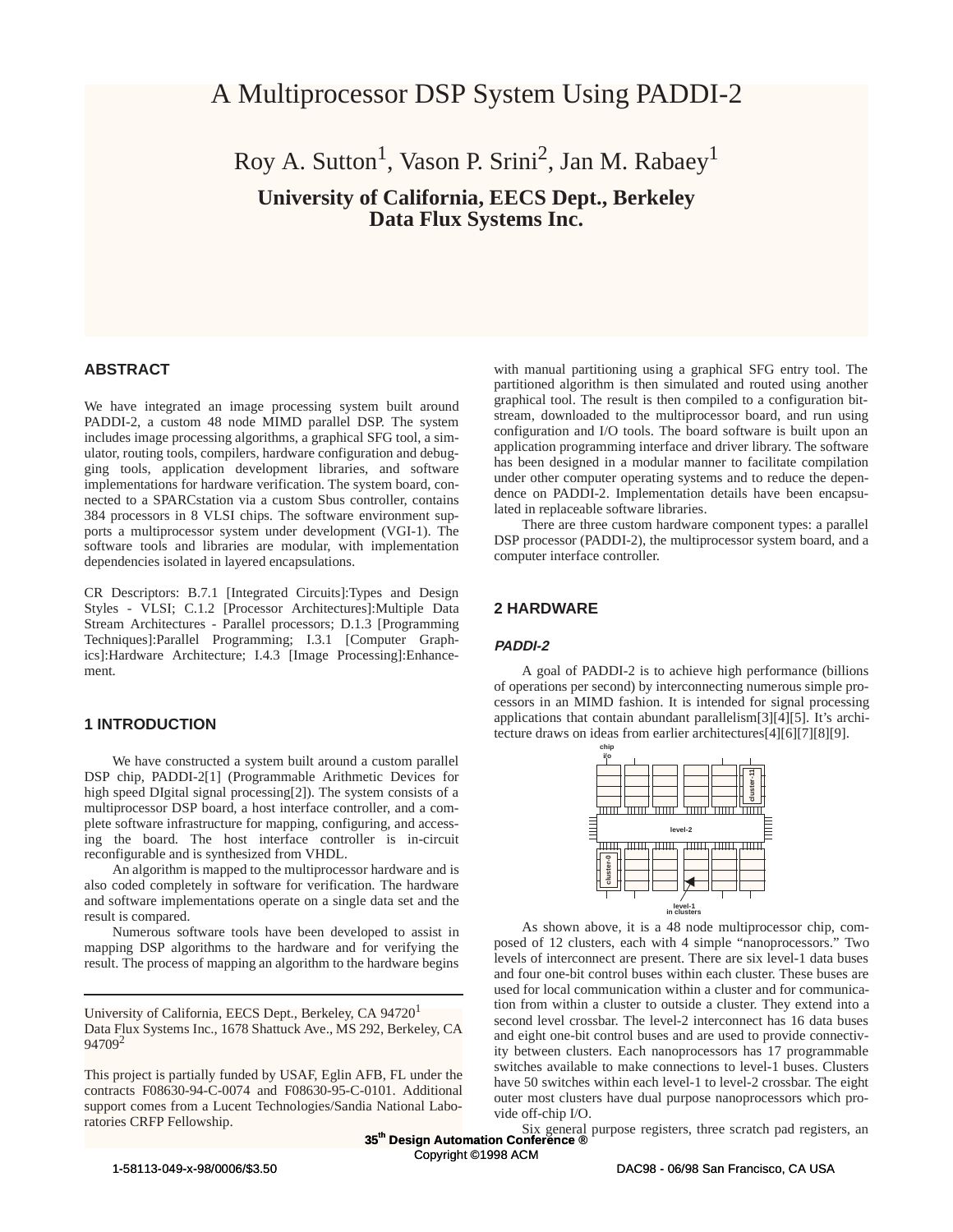eight element instruction memory, and a simple control unit is present within each nanoprocessor. All instructions have a single cycle latency with branches delayed by one cycle. A two stage pipeline is used. The processor implements 12 instructions including: *add, add with carry-in, subtract, subtract with carry-in, logical or, logical and, logical xor, logical invert, arithmetic up shift, arithmetic down shift, booth multiply, and select*. Multiplication can be done in eight cycles on a single processor or eight processors can be pipelined to deliver a result every cycle. The add and subtract with carry-in instructions allows data precision in multiples of 16. Each processor fetches instructions from its eight-word instruction memory. Data may come from internal registers or external sources via two-word input queues (the registers of the processor can be configured as upto three queues). The execution of all the processors can be halted via global control.

Data communication between all processors, irrespective of position, takes one cycle and uses a hardware synchronization handshake protocol. With each clock cycle, handshake lines are precharged. If a sender or receiver is not ready, it is pulled low (wired or). This will stall all participants. The line will remain charged if, and only if, all participants are ready to pass a data token. This mechanism eliminates the need for global synchronization and retiming during the mapping process.

PADDI-2 has a 7464-bit scan chain that traverses the die, providing static configuration for each programmable resource, including the processors and interconnect. In addition to configuration loading, the scan chain is also used for debugging. After a global halt, the status of each processor can be retrieved and examined under global control. PADDI-2 has been fabricated using a 0.8 micron CMOS process with two levels of metal. The die size is 11.5 mm X 11.5 mm and is housed in a 208 pin ceramic package. Additional details can be found in Yeung's Ph. D. thesis [1].

#### **Multi-processor DSP board**

Multiple PADDI-2 chips have been integrated within a testboard. This board has eight independent chips, each with a 128KB static RAM. The interconnection of the I/O between chips is hardware configurable via jumpers. Each chip can be configured to connect one or more ports to its four logical neighbors in a 4x2 torus fashion. Multiple boards can be daisy chained into a single logical device and connected to one host adapter. Since synchronization is done locally in hardware, this method of scaling works well. Alternatively, additional interface controllers, with one or more multiprocessor boards can be added to increase available computation. System software has been implemented to address any number or configuration of boards. Port connectors are provided to facilitate "plug-in" daughter-card and peripherals such as sensors, displays, and other devices.



Due to the wide variation in communication requirements for the algorithms of interest, no single optimal interconnect topology exists. Our approach is to provide board-level options for interconnect configuration over a common range. In the configuration shown above, the chips are connected in serial fashion with each

connected to an external memory. Two ports are used to send and receive data to and from the host interface controller via a private 16-bit data bus.

Address generation and read write control for the memories is performed under nanoprocessor control. This provides flexible memory access. One common access method is the delay line mode. Another example, which demonstrates this flexibility, is a multiple delay line implemented using one physical memory. The address generator requires 6 instruction lines using the nanoprocessor instruction set.

A board design goal was to demonstrate and evaluate the efficiency and flexibility of PADDI-2. At 50 MHz, each board can provide 20 GOPS of computation. It is being used to explore PADDI-2's architecture, its strengths and weaknesses, so as to provide guidance in our next generation architecture.

#### **Host Computer Interface Controller**

The multiprocessor board is connected to a workstation using a custom interface controller. It has two main components: a field programmable gate array and a host bus-interface chip. We have designed an adapter for the Sun Microsystem SBus. The low level SBus protocol is implemented using an LSI L64853A interface chip. Global control is implemented using a field programmable gate array (Xilinx 4010) and is in-host reconfigurable. Its purpose is three fold. It realizes the protocol translation between the SBus interface chip and the private bus. It performs arbitration for the private bus. And, it provides global control for the processors. The FPGA controller logic is specified using VHLD and is synthesized. This enables us to explore alternative protocols, arbitration schemes, and global control techniques without re-fabricating hardware. Mature controller realizations (configuration bitstreams) are cataloged for reuse.

# **3 SOFTWARE**

The software components of the system can be classified into eight general types. These type are identified in the table below and each is discussed in the following sections.

| Software Libraries in Java   | (High-level Validation)            |
|------------------------------|------------------------------------|
| SFG Graphical Interface      | (Visual Entry and Manipulation)    |
| <b>Routing Tools</b>         | (Interactive/Automatic PR)         |
| <b>Simulation Tools</b>      | (Functional Verification)          |
| <b>Compilation Tools</b>     | (Instruction Stream Configuration) |
| <b>Board Access Tools</b>    | (Communication with Hardware)      |
| <b>Board Debugging Tools</b> | (Interrogation of Hardware Status) |
| Development Libraries        | (Tools Development Libraries)      |

## **Development Libraries**

A set of application development libraries has been implemented. Six libraries have been developed to provide standard interfaces upon which other tools are built. A low level I/O, a link level I/O, a scan chain bit manipulation, a controller access, and a general purpose parsing package have been developed. These packages provide non-overlapping function and interact in a layered fashion. If any hardware component changes, only those libraries directly affected by the change need to be modified. For example, if we were to replace PADDI-2 with VGI-1 in the existing multiprocessor board, only the scan chain manipulation library would need modification.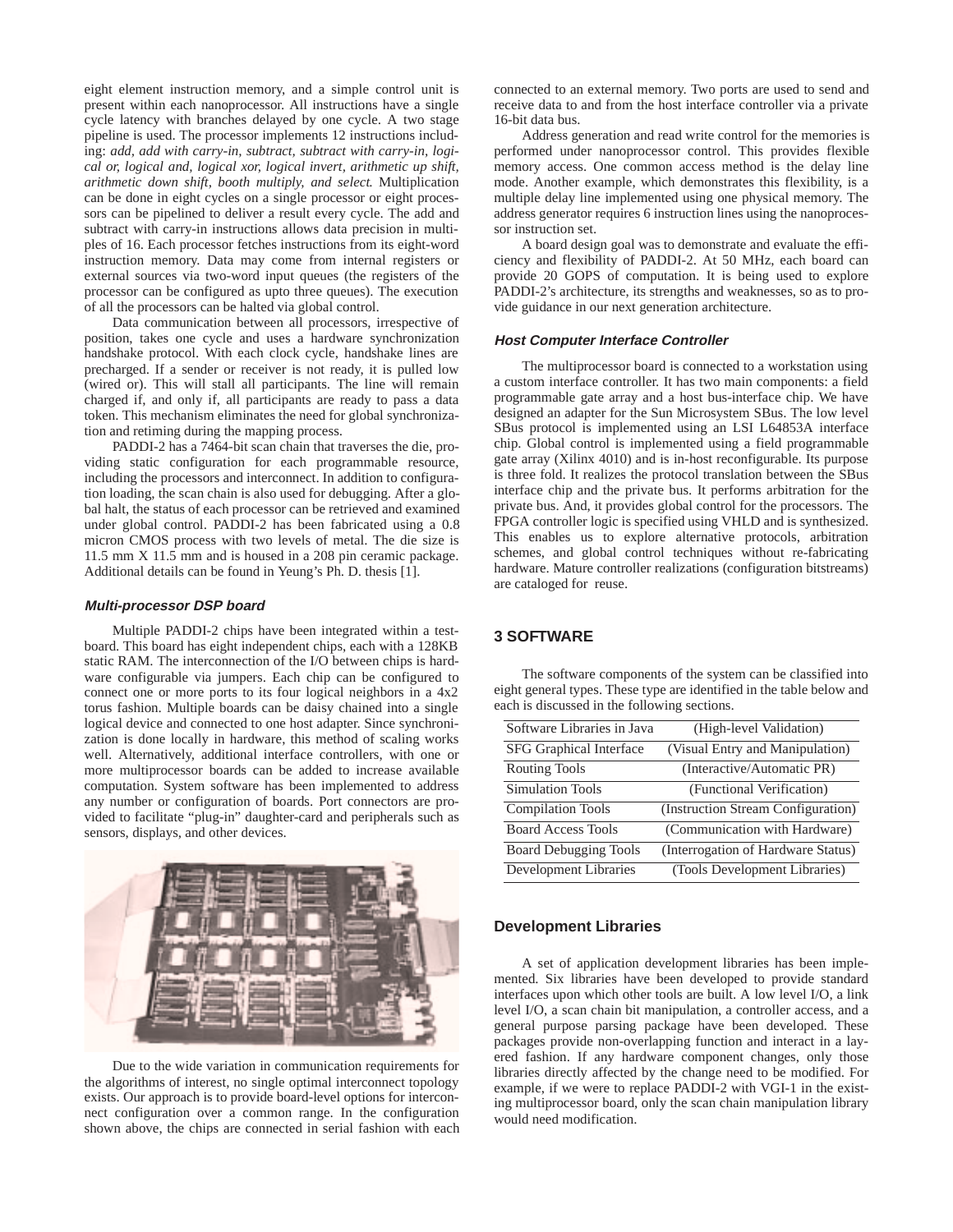# **Board Debugging Tools**

Several utilities have been written to provide parameterized stimulation of all hardware components. For example, to verify that the chip scan chains are operational, a utility has been written that generates test vectors. It can provide numerous, in type and quantity, test patterns for a variable number of boards and chips. As a second example; one of the interface controller configurations supports parameterizeable timing. When this version is used to configure the interface controller, a test tool is available to dynamically modify various controller timing parameters. This was used to optimize controller efficiency and function. Numerous other debugging tools exist, but will not be described.

#### **Board Access Tools**

Four major board access tools have been developed. One is used to download the configuration bitstreams to the FPGA in the interface controller. A second is used for configuration of the PADDI-2 processor array. The third is used to provide I/O streams to algorithms running on the array. A fourth exists which helps debug algorithms that use external data memory.

The tools all have a "self documenting" command line which provides a usage synopsis. It provides command description, revision, argument keywords, argument keyword data types, argument descriptions, and argument defaults, when run with no options. All tools can be readily invoked within scripts and other programs to perform complex sequences.

#### **Compilation Tools**

To compile an algorithm, one writes assembly code for each function in the signal flow graph. These instruction streams are assigned to specific nanoprocessors within a chip using an index file. This is also where the level-1 and level-2 interconnect is configured. All switches are, by definition, *off* and are explicitly turned *on* as needed. A separate index is created for each chip used in an algorithm. The compilation tools generate configuration bitstreams for a chip. Each assembly file is compiled by the assembler (*asm*) to an intermediate object file. A netlist is generated from the index (*gen\_vsm*). This netlist and intermediate object files are combined (*pgen*) to generate the chip configuration bitstream. This process is ordered by a *makefile* which itself can be automatically generated (*mkmf\_set*). This is required for each chip on a board. Chip configuration bitstreams are assigned to physical chips using a metaindex file. This file simply is an index which relates chip configurations to chip numbers. A *makefile* is also used hierarchically to ensure that each chip configuration is current. This *makefile* can also be automatically generated (*mkmf\_mset*). The entire source for an algorithm can be built using a single call to *make* on the metaindex *makefile*.

### **Simulation Tools**

A functional simulator has been developed to assist in application development. The simulator is written in *Java* for portability. It processes compiled assembly code to initialize the simulated chip state. A nanoprocessor simulator is instantiated for each assembled object used in the index file. The index file is also used to establish the communication interconnections between instances. The simulator, like the hardware, can be run, halted, and stepped. At any time the processor state can be viewed. All register, queue, output port, condition code, flag register, current pc, previous pc, and next pc, and processor stall information is available. The state of each nanoprocessors is summarized in separate state windows and nanoprocessor communication can be observed and recorded. Chip I/O is also simulated. With this, the same data sets processed by the hardware can also be processed by the simulator.

VGI-1 has on-chip data memory and independent I/O processors. Extensions to support these and the other additional function are under development. The implementation organization is general enough to support similar designs which use hardware synchronization to communicate between processors. The network primitives support arbitrary hierarchical networks topologies with programmable routing.

## **Routing Tools**

One of the more difficult tasks in programming multiprocessor systems (of this class) is establishing the required inter-processor communication. To assist, a graphical routing assistant tool has been developed which performs the allocation as a user requests and assigns routing resources. The interconnect network is constructed from a specification data set which describes the resource available on the chip.

The algorithm index file is read to identify nanoprocessor instruction sequences. Nanoprocessor assignment and interconnect resources are interactively allocated graphically. The assistant keeps track of all available and allocated resources. Routes are allocated from a displayed list of available routes computed based on a user selected processor pair. Previously allocated resources can be released and reallocated in any order. We have a slow tool for automated PR which is guaranteed to find a mapping, if one exists, by using exhaustive methods.

## **SFG Graphical Interface**

A graphical signal flow graph manipulation tool has been developed to help in algorithm mapping and visualization. SFG's are represented using nodes, edges, and graph objects. All objects accept arbitrary property tagging (selectably visible or invisible) and support hierarchical composition. For example, a node can contain other objects, such as another graph, or collection of graphs. Nodes may be moved around at will, grouped into clusters (subgraphs) and collapsed into a single node. This tool aids in interactive SFG partitioning, manual placement, and routing. It works in conjunction with the other mapping tools by sharing a common I/O data representation.

A SFG can be interactively partitioned, placed, and routed with this tool. One selects groupings which can be mapped to clusters, assigning properties to the nodes and edges to allocate level-1 resources. Next groupings are assigned to clusters by adding properties to the higher-level node which contains the grouped subgraphs. Finally, properties are added to the edges which interconnect groupings to allocate the required level-2 routing resources.

Alternatively, a partial mapping can be obtained from other tools, such as the slow autorouter, and completed manually by visually identifying the objects which have not been assigned (those missing an assignment property).

## **Software Libraries in Java for Image Processing**

Our algorithm mapping flow has two paths which branch from the algorithm and re-converge with an algorithm input data stream. One which targets hardware realizations and another which targets software realizations. This algorithm-in-software path provides system level verification of algorithm-in-hardware mappings. The output of both implementations is compared and differences are readily observed. A subtraction of one image from the other is one such useful comparison.

Several image processing algorithms have been implemented. Enhancement algorithms include median filters, local averaging, max/min sharpening, and blurring filters. For edge detection, we have the discrete differencing, the Robert's edge detector, the Prewitt edge detector, and the Sobel edge detector. Others include the fast fourier transform and the inverse transform. Others, such as